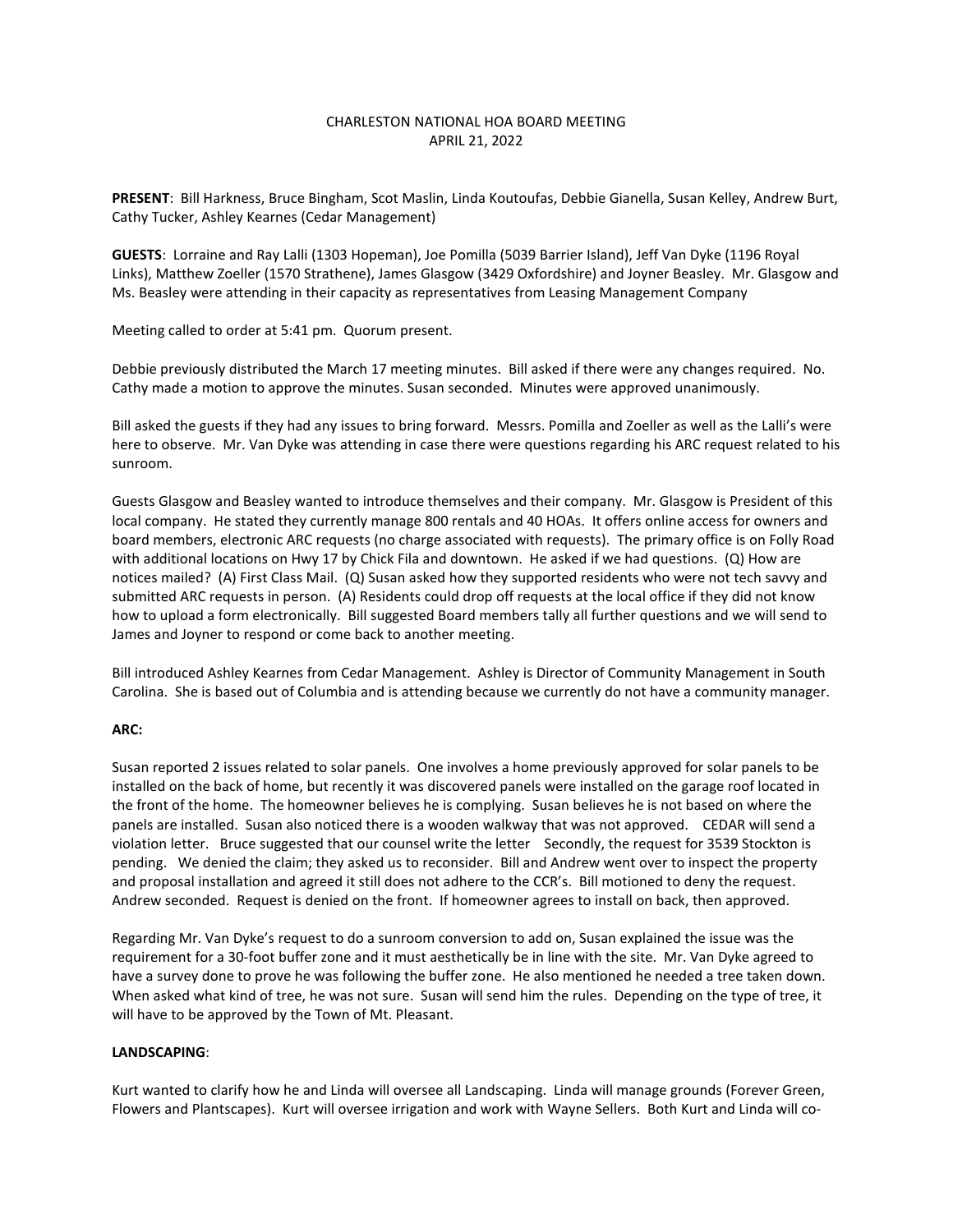chair tree service activities. Kurt's goal is to reduce our water bill by 20%. He has already located all the meters and Wayne has found leaks for repair. Kurt asked Ashley if the Forever Green and Wayne Sellers' invoices had been paid. She will check and get back to him. Kurt also mentioned new flowers will be planted soon.

### **SOCIAL:**

Debbie reported that the Easter Egg Hunt on April 9 chaired by Andrew Burt was considered a success with approximately 89 families attending. Karol Queen volunteered to Chair the Yard Sale on April 30. As of this date, Karol had 23 homeowners registered to sell at their addresses and 3 to sell at the pool parking lot. Thank you, Karol and Andrew!

# **FINANCIAL:**

Cathy has been combing through all accounts and found 504 with balances (plus or minus) of \$1. She reminded Ashley that the Board had given Cedar the authority to write off any questionable amounts under \$25. Cathy also discovered 121 accounts that were delinquent by \$433. Bill asked that CEDAR send the letters. While Cathy said some accounts had been sent to collections, there may be more but she still needed to scrub other accounts that looked wrong possibly because dues paid during closings were not posted correctly to the address. Ashley said she would send Cathy CEDAR's list of "units sold" to identify those properties. Cathy asked Ashley to make sure the credit card bill was paid. Ashley said it was paid.

### **MAINTENANCE:**

Bill reported the new reader board has been installed at the Porcher's Bluff entrance. Debbie will update the message on that board.

Bruce has contacted the Town of Mt. Pleasant about street light maintenance.

### **VIOLATIONS:**

Andrew reported the issues with the pool on Royal Links is wrapping up. The homeowner had a 40-day window to mitigate all violations. Andrew mentioned to Ashley that 60-70% of violations involve mailbox repair and mildew. Andrew said he would notify homeowners and has been using social media to update homeowners. He asked Ashley to remove these 2 areas off the CEDAR inspection checklist. He also removed 19 lost cat signs. He also spoke to lawncare provider on Lakesland who sometimes misses the Tuesday pickup depending on when the bags get put to the curb. If they are AFTER refuse pickup they have been sitting until the next week. The landscaper said he would talk to the homeowner about changing the service date to avoid these issues. The Caprice Classic may be gone on Heathland. He spoke with the owner of a vehicle where the car is being rebuilt and covered with clear plastic. There is also some lawn art of a golfer at a home on Hogan's Alley that needs to be addressed. Susan mentioned that moving the new homeowners' parent's U-Haul was delayed due to the parent's move-in to a different address. The U-Haul has been moved.

### **NEW BUSINESS**:

Bruce asked Ashley for an update on support by Cedar Management. Chandra took a different job and Thomasina left the business. Bruce expressed his concern with the support CEDAR is providing and lack of management. We have had so many issues. Cathy does not feel she has the proper support from Finance. Scot has expressed concern that people at Cedar do not take ownership and we repeatedly must follow up on our requests. Susan has concerns about the new ARC process, specifically (1) we do not have an option offering zero costs (2) can Cedar legally start charging in the middle of a contract and (3) the new CEDAR process is totally out of sync with our process. Additionally, there are still delays with requests getting to Susan when the requests may have already been handled. While the process is supposed to be automated, we are getting less support.